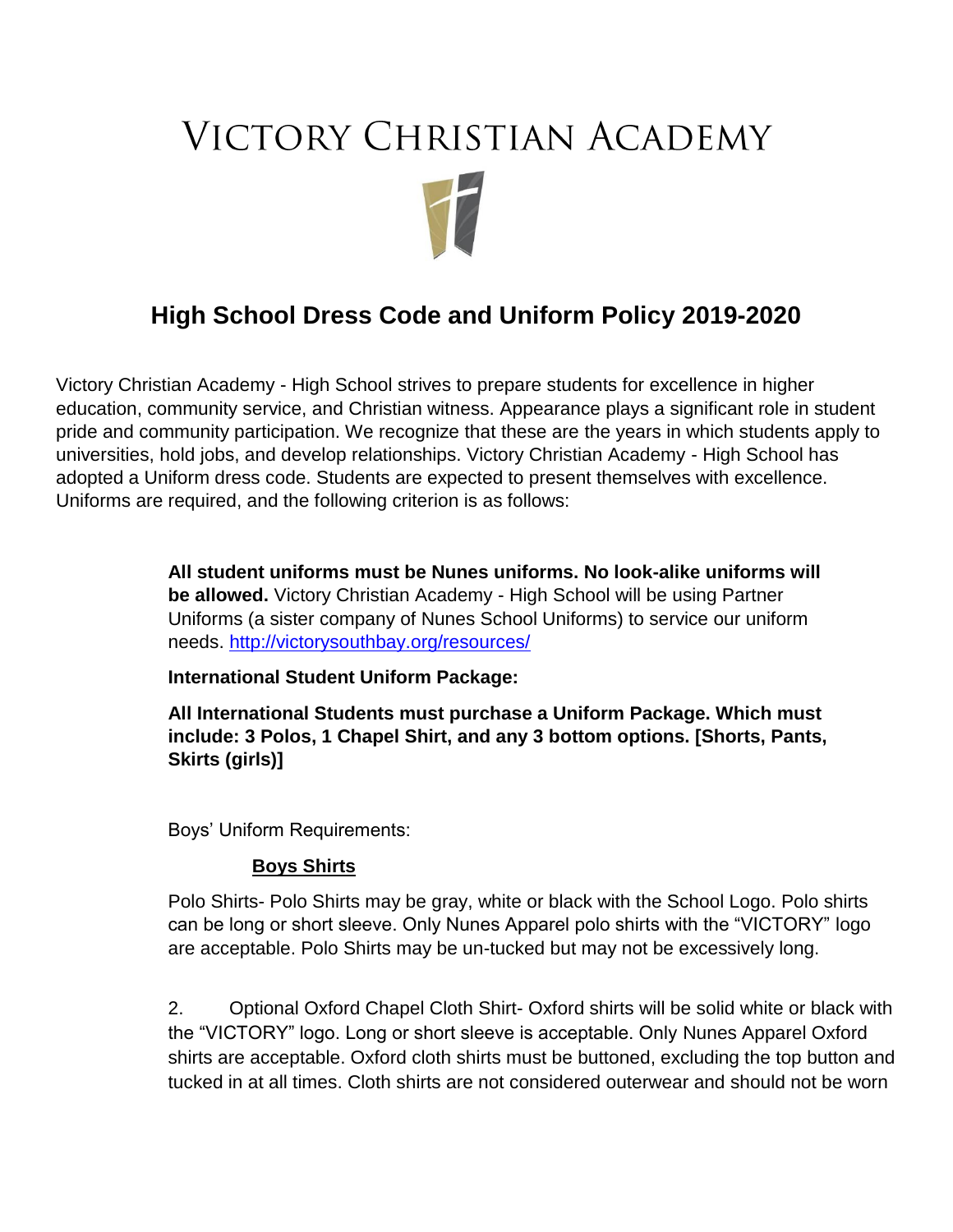unbuttoned. Only one plain white undershirt will be permitted to be worn under the uniform shirt. No modifications of uniforms will be permitted.

# **Boys' Pants**

1. Uniform Pants- Pants must be black or tan khaki style pants and **can only be purchased at Nunes**. Pants that are excessively tight, baggy, dirty or sloppy are not allowed. Boys may only wear a plain brown or black belt with pants or shorts of appropriate size to fit within the belt loops. No over-sized belt buckles or belts with logos are allowed. Belts must be worn with the Oxford shirt but are not required for polo shirt. No Cargo Pants or Corduroy. **Pants must be worn on Chapel days.**

1. Uniform Shorts- Uniform shorts must be black or tan Khaki style shorts and **can only be purchased at Nunes**. No Cargo shorts, Corduroy or Board shorts allowed. No shorts are to be worn on Chapel days.

*Boys and Girls are expected to dress with professionalism and modesty. Chapel Shirts must be tucked in at all times. Torn clothing is not permitted. Excessive wear and tear will result in automatic replacement of that article of clothing. This is at the discretion of the principal. No messages, insignia, or language is acceptable on clothing, other than the Victory Christian Academy - High School logo. Hair must be well-groomed (no Mohawks, extreme styles, or shaved symbols), a natural color (no dyes, streaks, highlights, or tips), and for boys to not extend beyond the bottom of the shirt collar. Only ears may be pierced and only one earring per ear. Tattoos are not allowed.*

Girls' Uniform Requirements:

# **Girls' Shirts**

1. Polo Shirts- Polo Shirts may be gray, white or black with the School logo. Polo shirts can be long or short sleeve. Only Nunes apparel polo shirts are acceptable. Polo shirts may be un-tucked, but may not be excessively long. No Polo shirts on Chapel days.

**2.** Oxford Chapel Cloth Shirt- Oxford shirts will be solid white **o**r **black** with the "VICTORY" logo. Long or short sleeve is acceptable. Only Nunes Apparel Oxford shirts are acceptable. Oxford cloth shirts must be buttoned, excluding the top button and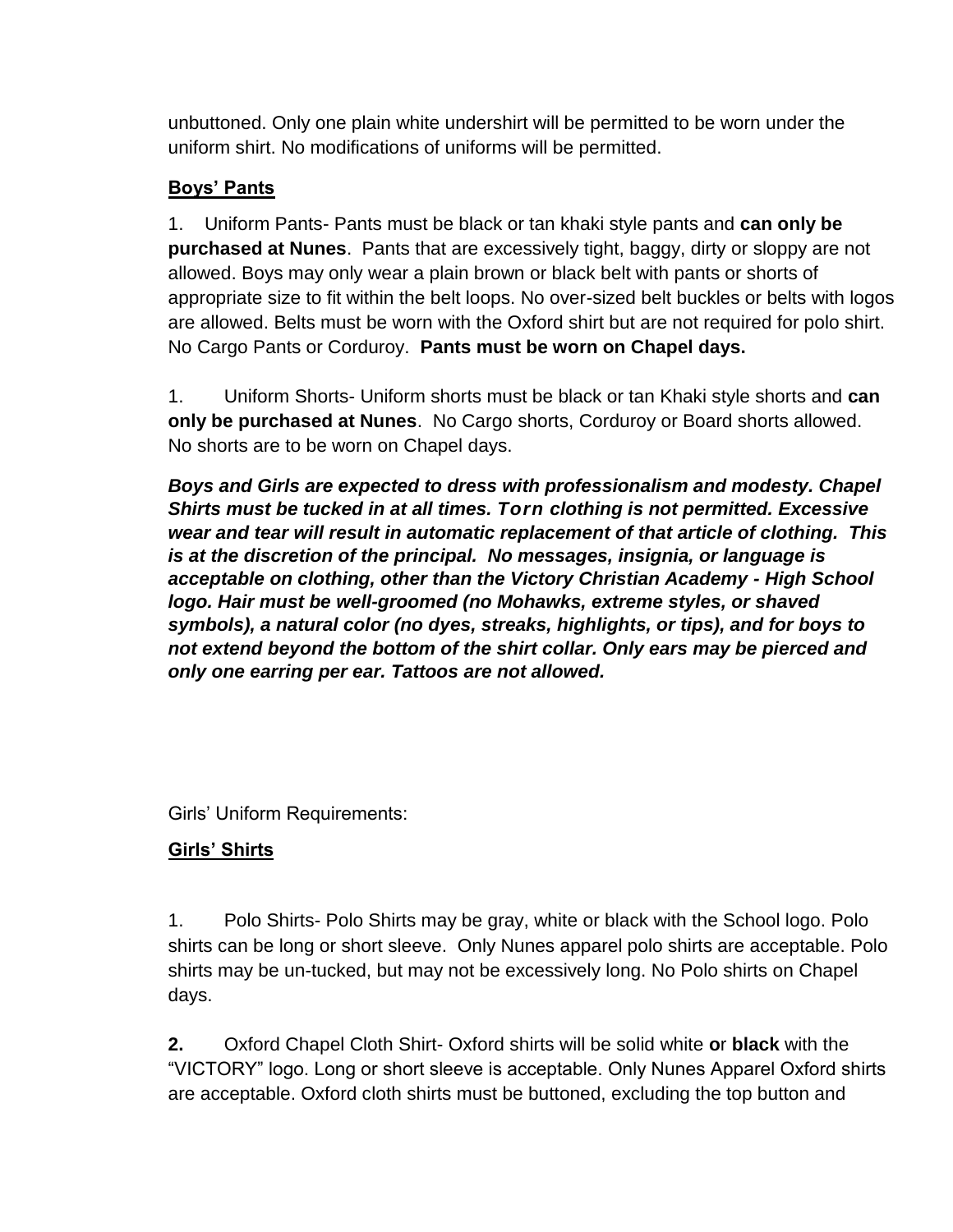tucked in. Cloth shirts are not considered outerwear and should not be worn unbuttoned. No undergarments shall be visible at any time. **Oxford Shirt must be worn on Chapel days.**

# **Girls' Skirts**

1. Plaid, Black or Khaki. These items can only be purchased at Nunes. Skirt length none higher than 2 inches from the back of the knee. **Skirt must be worn on Chapel Days**.

# **Girls' Pants**

1. Uniform pants must be black or tan Khaki style pants. Pants that are excessively tight, baggy, dirty or sloppy are not allowed. Girls may only wear a plain brown or black belt with pants or shorts of appropriate size to fit within the belt loops. No Cargo Pants or Corduroy allowed. No undergarments shall be visible at any time. No pants are to be worn on Chapel days.

2. Uniform Shorts- Uniform shorts must be black or tan Khaki style shorts. No Cargo Shorts, Corduroy, or Board shorts allowed. No Undergarments shall be visible at any time. No shorts are to be worn on Chapel days.

*Girls are expected to dress with professionalism and modesty. Exposed midriffs, cleavage, and backs are not permitted. Torn clothing is not permitted. No messages, insignia, or language is acceptable on clothing, other than the Victory Christian Academy - High School logo. Hair must be well-groomed (no Mohawks, extreme styles, or shaved symbols), and a natural color. Piercings (other than the ears), and tattoos are not permitted. Chapel Shirts must be tucked in at all times.*

#### **Footwear**

No Flip- flops, boots (including Ugg type boots) or high-heels allowed. Girls' closed-toe sandals must have a strap. Flats only.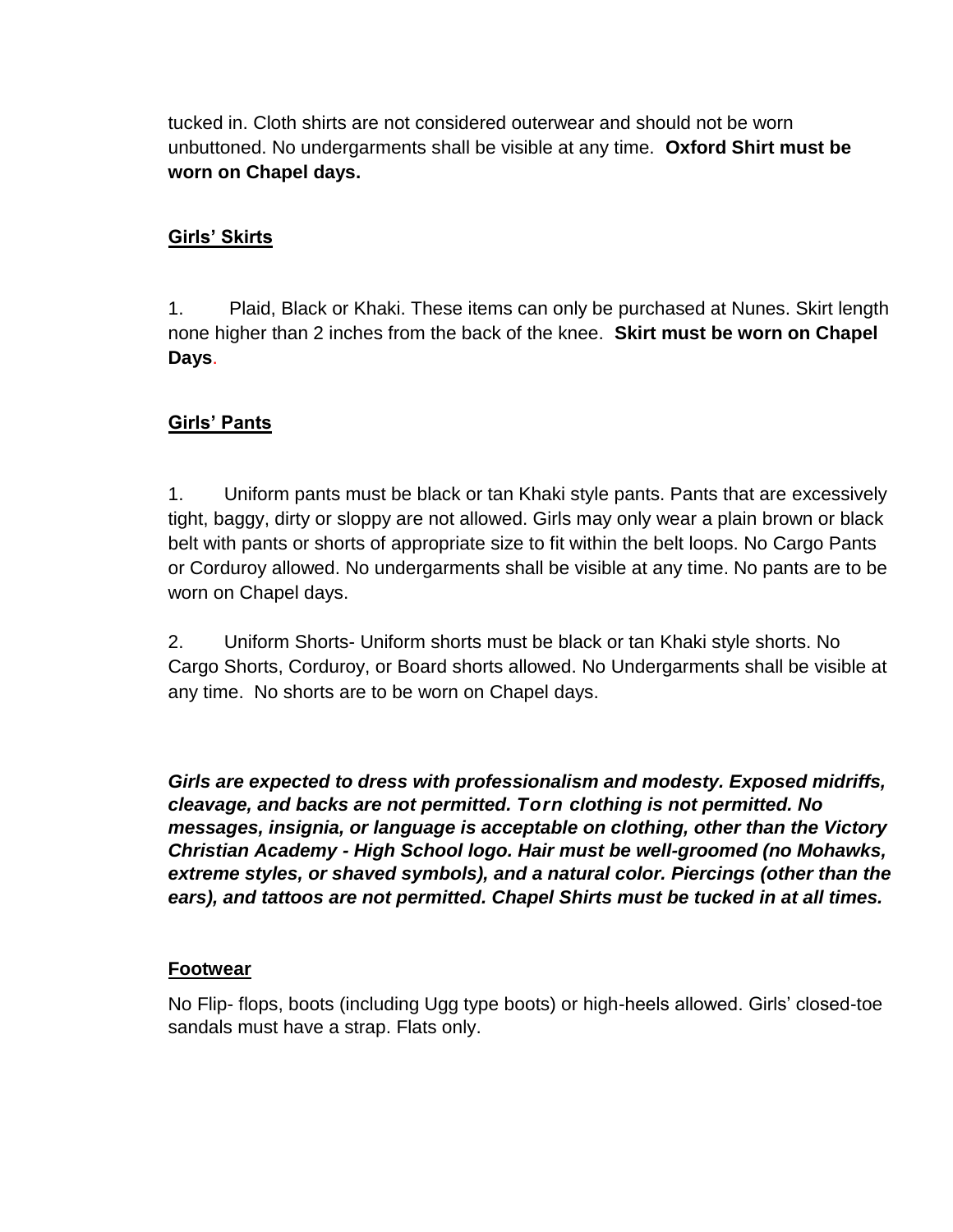#### **Socks**

Knee-high socks or shorter are acceptable. Tights must be solid black, brown or white with no patterns. Thigh-high socks are not permitted-socks may not extend above the knee.

#### **Outerwear**

Students are permitted to wear any outerwear that is consistent with the "VICTORY"SD uniform colors (black, grey, white, gold). Outerwear logos may be no larger than the "VICTORY" logo on uniform polo shirts, and may not contain anything offensive. Students may also choose to purchase "VICTORY" outerwear from Nunes.

Seniors may wear college sweatshirts of schools they have been accepted to.

#### **Sweaters**

Nunes V-Neck Cardigan (Men and Women)

#### **Tie (optional)**

**Black** 

#### **Hats**

Hats may not be worn.

#### **PE**

PE clothes can be purchased through NUNES. Nunes shorts and Nunes PE T-shirt are required. You will also need to wear tennis shoes and socks

**Every Friday, jeans and an "VICTORY" Shirt can be worn as the uniform unless otherwise stated by the administration. Jeans may not be excessively tight, baggy or have excessive wear and tear. No holes or rips allowed.**

**Make-up, nail polish, may not be worn by male students. Visible piercings (earrings OK) or tattoos, clip on rings, tongue rings, or studs on any student are not permitted.**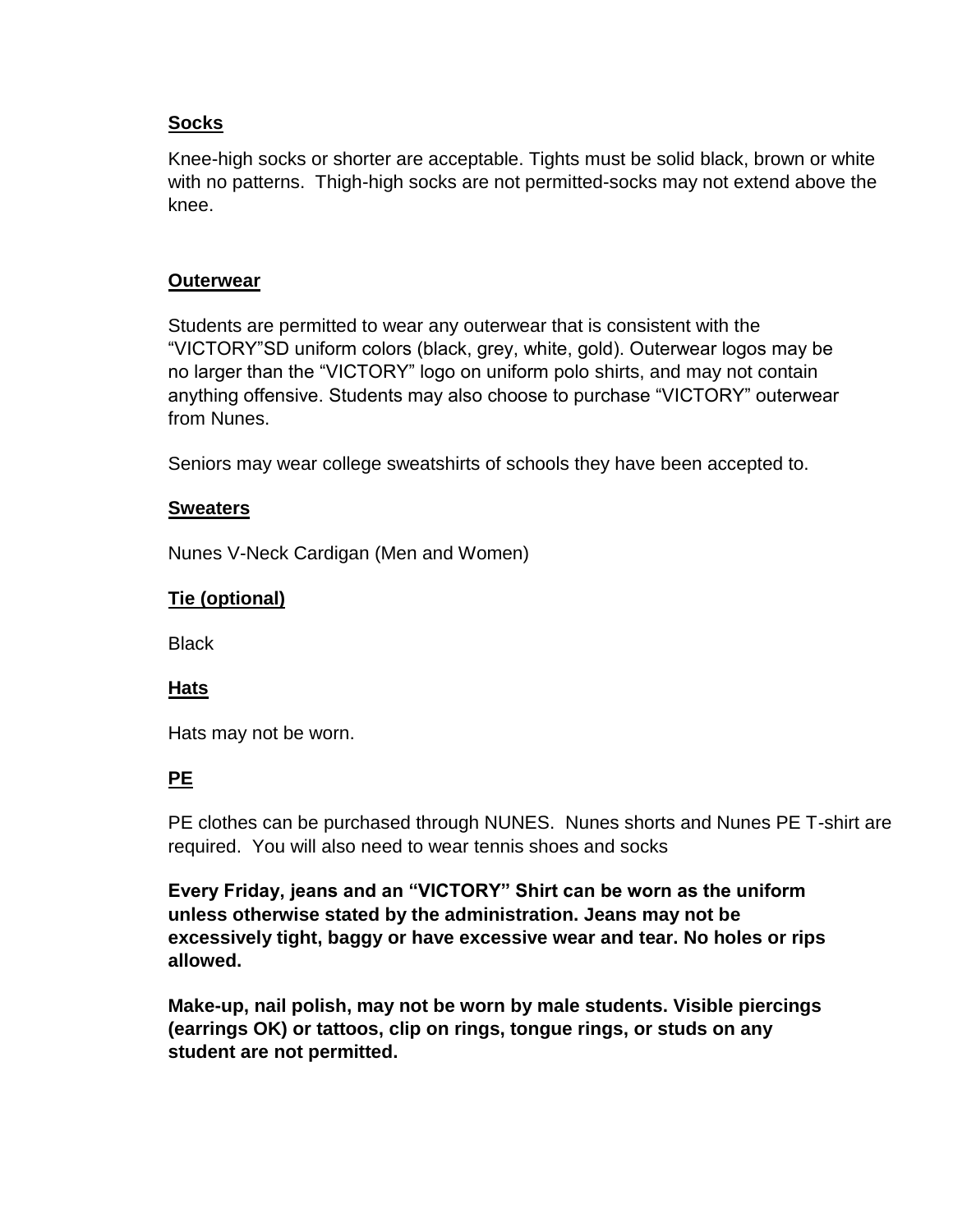**Chains of any kind, attached or unattached to clothing, are not permitted. This does not include gold/silver chains worn for jewelry purposes. Rave style bracelets are not permitted. (Ex: beads or hemp products signifying any type of drug culture or reference.)** 

*Special dress days (jeans, jerseys, hats, etc.) may be permitted during the year at the discretion of the Executive Director, and/or Principal. The Executive Director, Principal, and teachers are the final arbiters of whether particular clothing is acceptable. Initial violations of the dress code will result in immediate correction. Subsequent violations will result in meeting with parents or guardians, suspension, or other disciplinary measures.* 

#### **Personal Hygiene**

Good personal hygiene should be maintained by regular showering and clean clothes, including PE uniforms.

Make-up should be designed to enhance the total appearance and not to draw attention to any particular feature. It should be worn lightly and not to excess.

#### **Remedies and Adjudication**

Students who do not abide by these guidelines will be referred to the Principal or Executive Director for correction or disciplinary action.